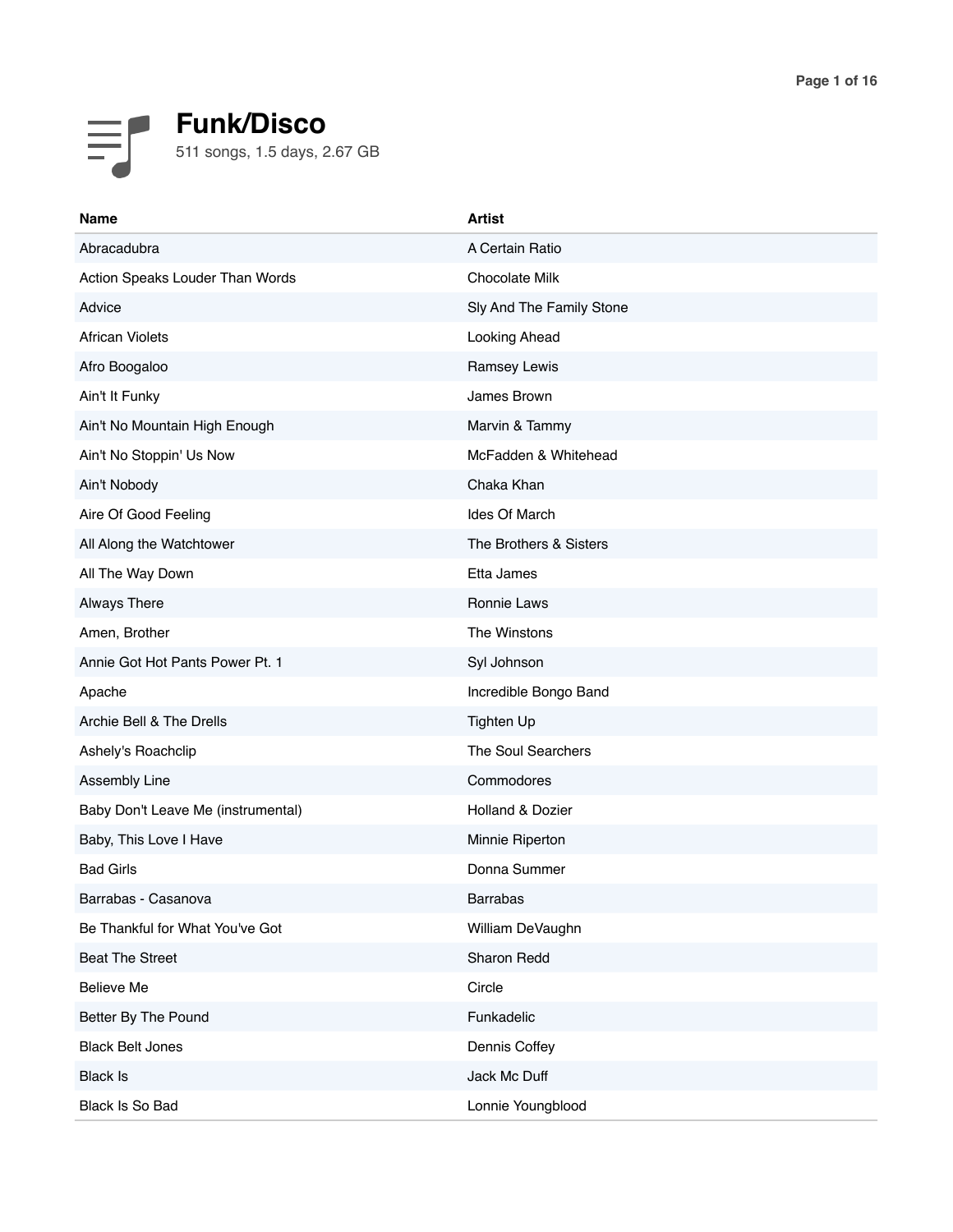

| <b>Name</b>                      | <b>Artist</b>            |
|----------------------------------|--------------------------|
| <b>Blackbyrds Theme</b>          | The Blackbyrds           |
| <b>Blow Your Whistle</b>         | The Soul Searchers       |
| <b>Blue Juice</b>                | Jimmy McGriff            |
| <b>Bo Diddley</b>                | <b>Art Neville</b>       |
| <b>Bob James</b>                 | Westchester Lady         |
| Bobby Nunn - Don't Knock It 1983 | €FunK€HakanFb€           |
| Bongolia                         | Incredible Bongo Band    |
| Boogie Wonderland                | Earth, Wind & Fire       |
| Born To Be Alive                 | <b>Patrick Hernandez</b> |
| The Bottle                       | Gil Scott-Heron          |
| <b>Bra</b>                       | Cymande                  |
| <b>Brasilia</b>                  | John Klemmer             |
| Brave & Strong                   | Sly and The Family Stone |
| Breakdown                        | <b>Rufus Thomas</b>      |
| <b>Brick House</b>               | Commodores               |
| <b>Britches</b>                  | The Meters               |
| Brother on the Run (Opening)     | Johnny Pate              |
| Brothers on the Side             | Cymande                  |
| The Bump                         | Everyday People          |
| Bump Your Lady                   | Natural High             |
| <b>Buzzsaw</b>                   | The Turtles              |
| California Dreamin'              | George Benson            |
| Call Me                          | Skyy                     |
| Can you get to that              | Funkadelic               |
| Can't Fake The Feeling           | Geraldine Hunt           |
| Cantina Band                     | John Williams            |
| Car Wash                         | Rose Royce               |
| Catch A Groove                   | Juice                    |
| Ceaser Frazier                   | <b>Mighty Mouse</b>      |
| Celebration                      | Kool and The Gang        |
| Chameleon                        | Hancock, Herbie          |
| Chameleon                        | Maynard Ferguson         |
| Change (Makes you Wanna Hustle)  | Donald Byrd              |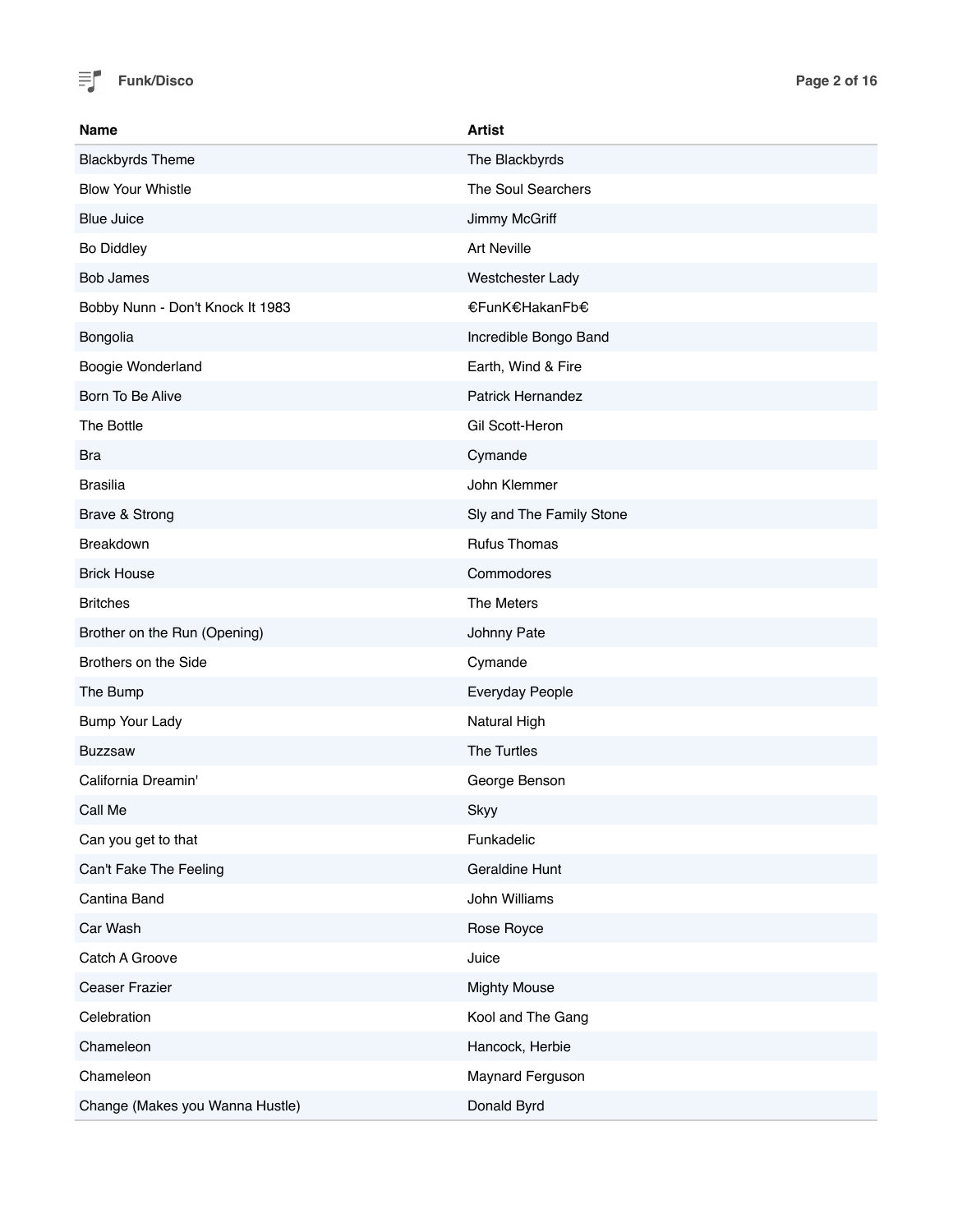

| <b>Name</b>                 | <b>Artist</b>                   |
|-----------------------------|---------------------------------|
| Gimme The Funk              | The Charades                    |
| The Chase                   | Giorgio Moroder                 |
| Cheba                       | The 8th Day                     |
| Chic-A-Boom                 | The Pazant Brothers             |
| THE CHICAGO GANESTERS       | FEEL LIKE MAKING LOVE           |
| The Chicken (Instrumental)  | James Brown                     |
| <b>Chicken Strut</b>        | The Meters                      |
| Chitterlings con Carne      | Pucho & His Latin Soul Brothers |
| <b>Chocolate Buttermilk</b> | Kool & The Gang                 |
| <b>Cissy Strut</b>          | The Meters                      |
| Cleopatra Jones             | Joe Simon                       |
| Come in Out of the Rain     | Parliament                      |
| Comin' Round The Mountain   | Funkadelic                      |
| Communicate                 | <b>Alfie Silas</b>              |
| Cosmic Funk                 | Lonnie Liston Smith             |
| Crumbs Off The Table        | Laura Lee                       |
| <b>Curtis Mayfield</b>      | Move On Up                      |
| <b>Cut The Cake</b>         | Average White Band              |
| Dance Girl                  | The Rimshots                    |
| Dance To The Drummer's Beat | Herman Kelly                    |
| Dance To The Music          | Sly and The Family Stone        |
| Dance to the Music          | The Whatnauts                   |
| Dance Your Blues Away       | Ivan Neville                    |
| Dancing in Outer Space      | Atmosfear                       |
| The Dapp                    | Porgy Jones                     |
| Diamonds                    | Roy Budd                        |
| <b>Different Strokes</b>    | Syl Johnson                     |
| Disco Inferno               | Trammps                         |
| Disco Queen                 | Hot Chocolate                   |
| Diwela                      | Jerry Malekani                  |
| DJ Beats: Disco Inferno     | The Trammps                     |
| Do it fluid                 | The Blackbirds                  |
| Do What You Wanna           | Ramsey Lewis Trio               |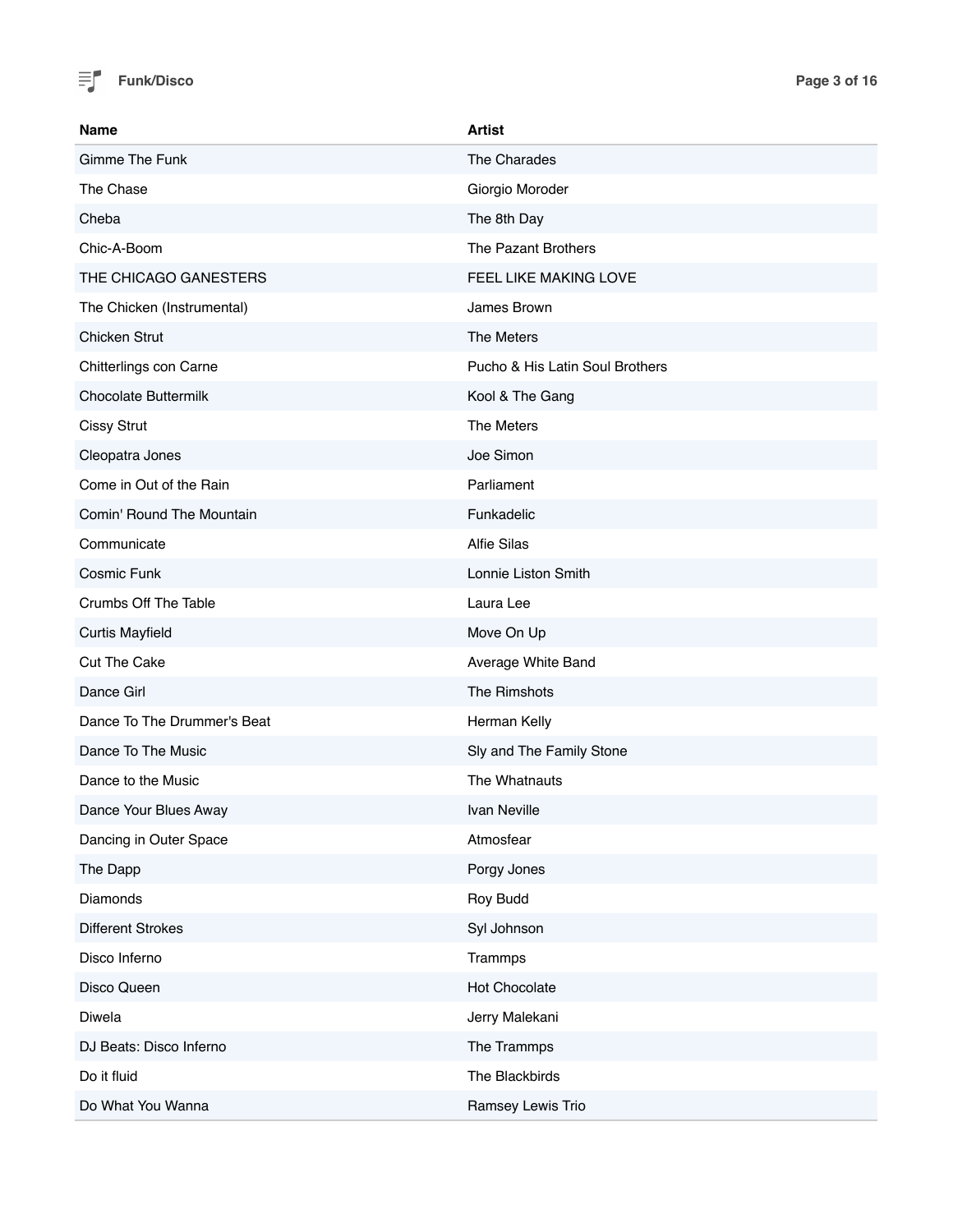

| <b>Name</b>                    | <b>Artist</b>         |
|--------------------------------|-----------------------|
| Do You Think There's A Chance  | Luther Ingram         |
| Do You Wanna Get Funky With Me | Peter Brown           |
| doin da butt                   | EU                    |
| Don't Know What It Is          | Ripple                |
| Don't Leave Me This Way        | Thelma Houston        |
| Don't Stop 'Til You Get Enough | Michael Jackson       |
| Dream On                       | <b>Crystal Grass</b>  |
| Drowning In A Sea Of Love      | Joe Simon             |
| Dusic                          | <b>Brick</b>          |
| E.V.A.                         | Jean-Jacques Perrey   |
| Ease Back                      | The Meters            |
| Enjoy your life                | Oby Onyihoa           |
| The Equals - Funky Like A Trai | Mojo Club             |
| Erase You                      | <b>ESG</b>            |
| Every Time He Comes Around     | Minnie Ripperton      |
| Everybody Loves Sunshine       | Roy Ayers             |
| Evil Ways                      | Santana               |
| Expansions                     | Lonnie Liston Smith   |
| <b>Express Yourself</b>        | <b>Charles Wright</b> |
| <b>Express Yourself</b>        | Madonna               |
| Fan The Fire                   | Earth, Wind & Fire    |
| Fantasy                        | EARTH WIND & FIRE     |
| <b>Fat City Strut</b>          | Mandrill              |
| Fido                           | The Byrds             |
| Filet De Soul                  | <b>Flaming Ember</b>  |
| Films                          | Gary Numan            |
| Finder's Keepers               | Chairmen of the Board |
| Fingertips                     | Little Stevie Wonder  |
| Fire                           | Ohio Players          |
| Fire On The Bayou              | The Meters            |
| Flashlight (cd)                | Parliament            |
| Flight                         | A Certain Ratio       |
| Fly Like An Eagle              | Steve Miller          |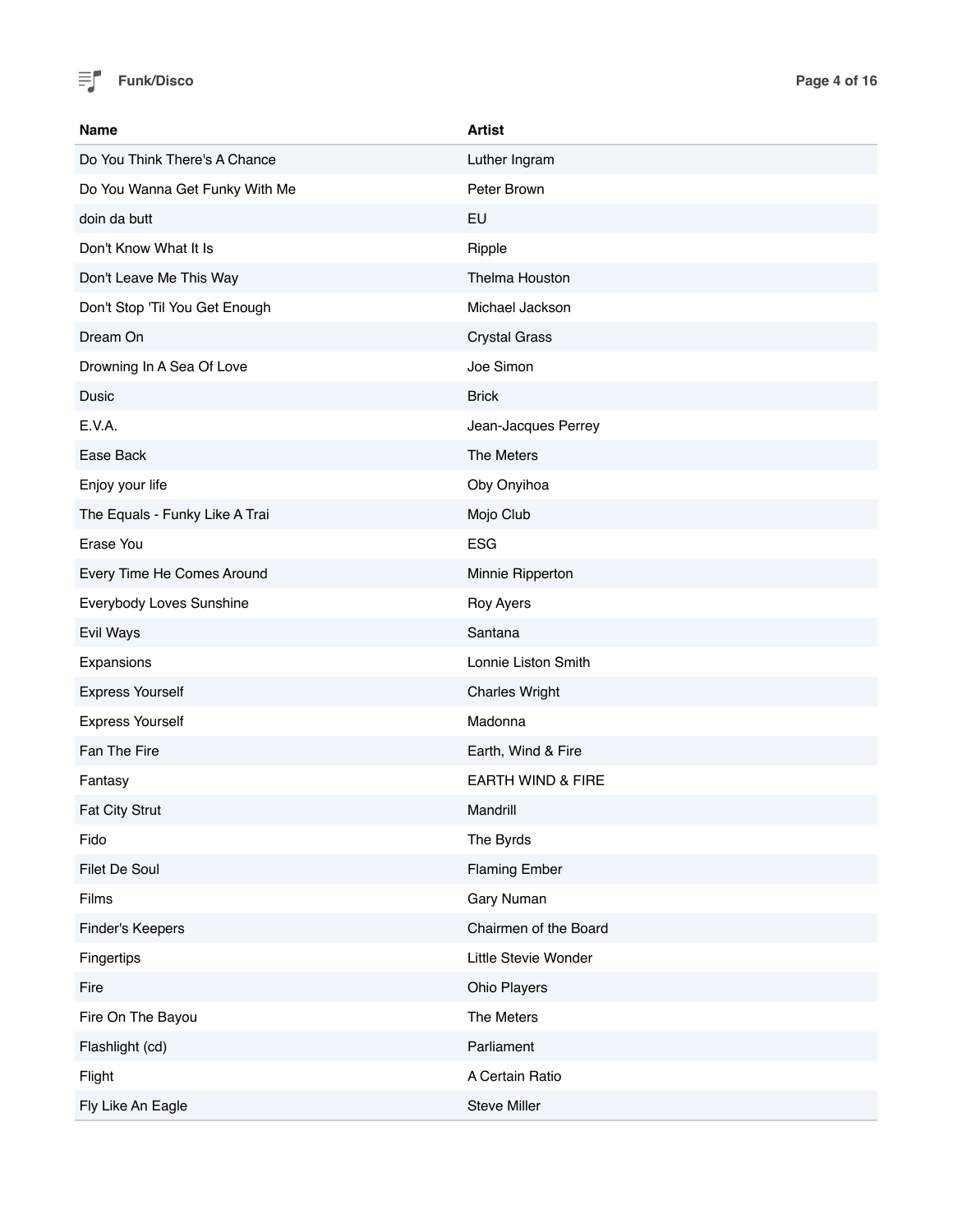

| <b>Name</b>                     | <b>Artist</b>                        |
|---------------------------------|--------------------------------------|
| For The Love Of Money           | O' Jays                              |
| Fortune Teller                  | Benny Spellman                       |
| Four Corners                    | Lee Dorsey                           |
| Four Play                       | Fred Wesley                          |
| Freak Of The Week               | Funkadelic                           |
| Freak the freak the funk        | <b>Fatback Band</b>                  |
| Freddie's Dead                  | <b>Curtis Mayfield</b>               |
| Free Your Mind                  | The Politicians                      |
| From the love side              | Hank Ballard & The Midnight Lighters |
| Fug                             | Cymande                              |
| Funk You Up (feat. Angie Brown) | The Sequence                         |
| Funkanova                       | Wood, Brass & Steel                  |
| <b>Funkhouse Express</b>        | Music Makes You Move                 |
| Funkin For Jamaica              | Tom Browne                           |
| Funky 8 Corners                 | Willie and The Mighty Magnificents   |
| Funky Bell                      | <b>Warren Lee</b>                    |
| <b>Funky Drummer</b>            | James Brown                          |
| Funky Junkie                    | The Blackbyrds                       |
| Funky Man                       | Kool And The Gang                    |
| <b>Funky Miracle</b>            | The Meters                           |
| <b>Funky Motion</b>             | Roy Ayers Ubiquity                   |
| Funky Nassau (Part 2)           | The Beginning Of The End             |
| <b>Funky President</b>          | James Brown                          |
| A Funky Song                    | Ripple                               |
| Funky Stuff                     | Kool & The Gang                      |
| Funkytown                       | Lipps Inc                            |
| Genius Of Love                  | Tom Tom Club                         |
| Get Down                        | Gene Chandler                        |
| Get Down                        | Kay-Gee's                            |
| Get Down Tonight                | KC & The Sunshine Band               |
| Get It Together                 | James Brown                          |
| Get Off Your Ass & Jam          | Funkadelic                           |
| Get Out My Life Woman           | Lee Dorsey                           |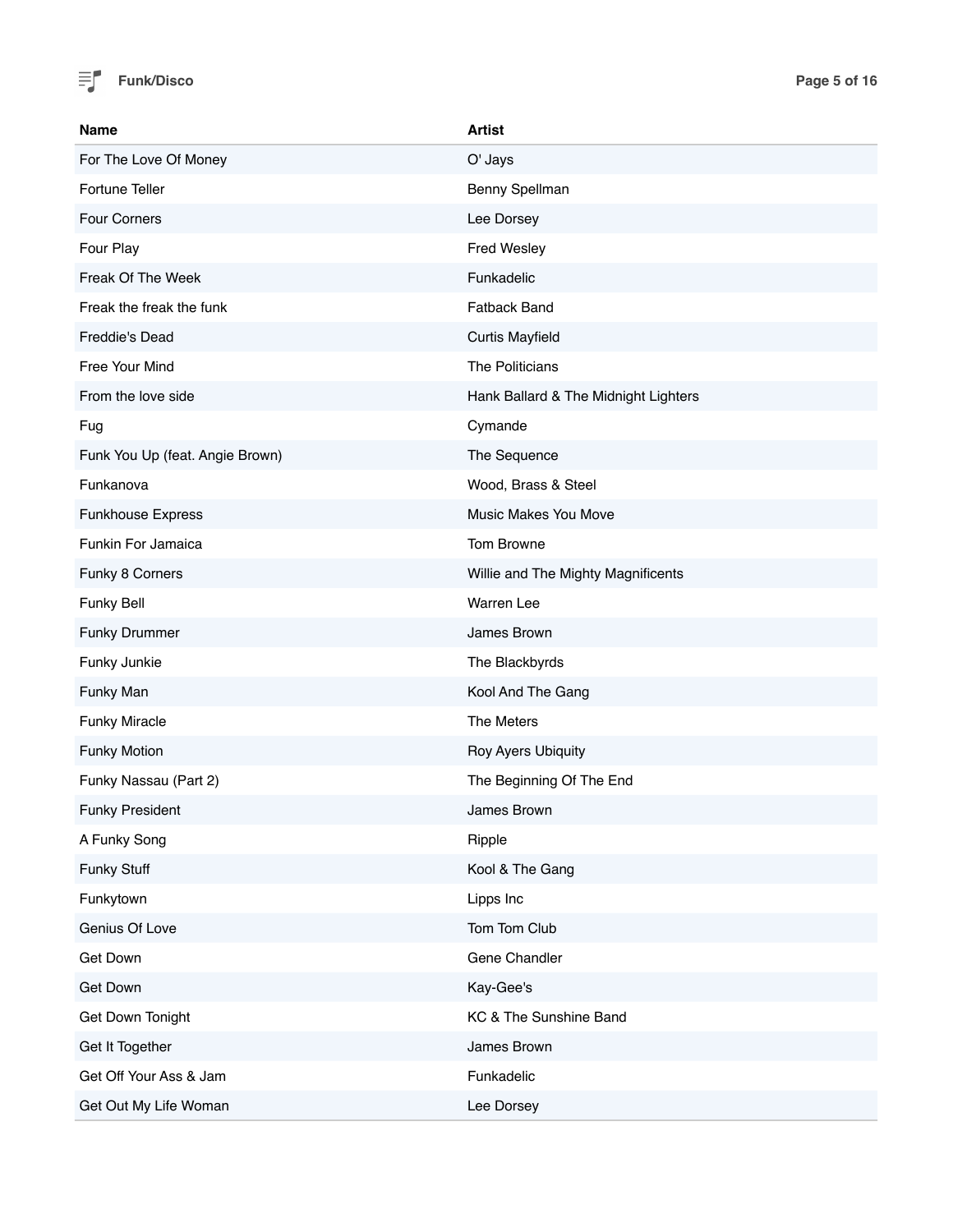

| <b>Name</b>                    | <b>Artist</b>                      |
|--------------------------------|------------------------------------|
| Get Out My Life Woman          | The Meters                         |
| Get Out My Life Woman          | Williams, Jones                    |
| Get Over Like A Fat Rat        | Fonda Rae                          |
| Get The Funk Out My Face       | Brothers Johnson                   |
| Getaway                        | Earth, Wind, and Fire              |
| Getting It On                  | Dennis Coffey                      |
| The Ghetto                     | Donny Hathaway                     |
| Gimme Shelter                  | Ruth Copeland                      |
| <b>Gimme That Funk</b>         | Dennis Coffey                      |
| Give The People What They Want | The O'Jays                         |
| Give Up The Funk               | <b>Pleasure Seekers</b>            |
| Givin Up Food For Funk         | The JBs                            |
| The Glorious Step              | Luyah                              |
| Goin' to See My Baby           | <b>Fatback Band</b>                |
| Good Feeling                   | Flo Rida                           |
| Good Times                     | Chic                               |
| Good To Go                     | <b>TROUBLE FUNK</b>                |
| Gossip                         | Cyril Neville                      |
| Got to be Loved                | CALIFORNIA FLIGHT PROJECT          |
| Got To Be Real                 | Cheryl Lynn                        |
| Got To Be You                  | Koo Doo                            |
| Got To Give It Up, Part 1      | Marvin Gaye                        |
| Gotta Get It Back              | Mother Freedom Band                |
| Gotta Learn To Dance           | Fatback                            |
| Grace Jones                    | Pull Up To The Bumper              |
| Gratitude - Devotion           | Earth Wind and Fire -              |
| Groove To Get Down             | T-Connection                       |
| A Groove Will Make You Move    | Jimmy Castor Bunch                 |
| Groovy Lady                    | The Meters                         |
| The Grunt                      | The JBs                            |
| Hah Man                        | Chuck Brown and the Soul Searchers |
| Halleluhwah                    | Can                                |
| Hand Clapping Song             | The Meters                         |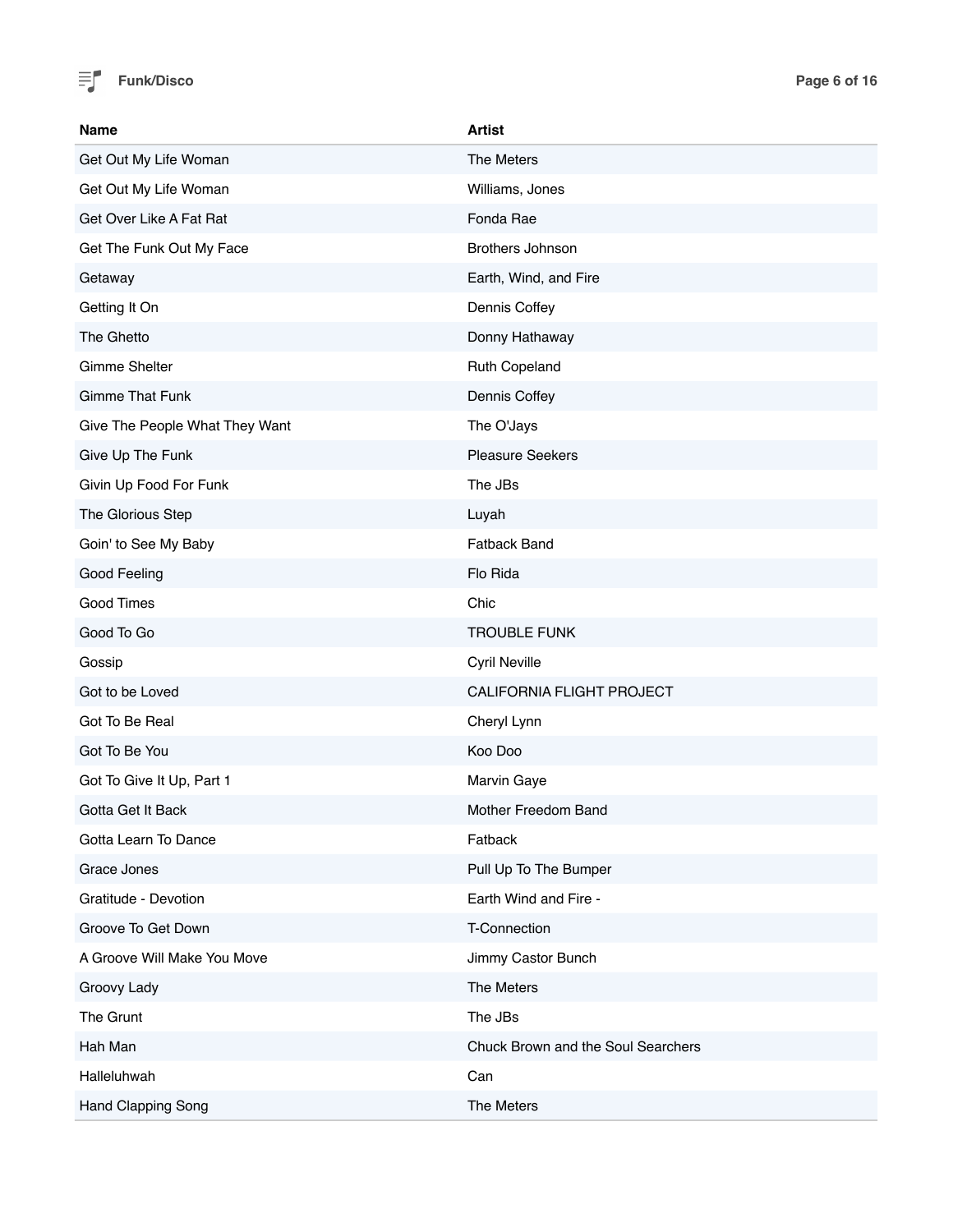

| <b>Name</b>                        | <b>Artist</b>                   |
|------------------------------------|---------------------------------|
| Happy                              | <b>Brick</b>                    |
| hard times                         | baby huey                       |
| Hard To Handle                     | <b>Otis Redding</b>             |
| Harlem River Drive                 | Bobbi Humphrey                  |
| Harlem Shuffle                     | Bob & Earl                      |
| Haven't I Been Good To You         | Johnny Moore                    |
| He's The Greatest Dancer           | Sister Sledge                   |
| <b>Headless Heroes</b>             | Eugene McDaniels                |
| Hector                             | <b>Village Callers</b>          |
| Here Comes The Metermen            | The Meters                      |
| Hey Bo                             | Eddie Bo                        |
| <b>Hibiscus</b>                    | Manu Dibango                    |
| The Hip Judge                      | Pigmeat Markham                 |
| Hold on Help Is On It's Way        | G. Davis/R. Tyler               |
| Hold On I'm A Coming               | <b>Fred Ramirez</b>             |
| Holiday                            | Madonna                         |
| Hollywood Squares                  | <b>Bootsy Collins</b>           |
| Hollywood Swinging                 | Kool & The Gang                 |
| Honky Tonk 1 & 2                   | Bill Dogget-1956                |
| Hooray for the Salvation Army Band | <b>Bill Cosby</b>               |
| Hot Barbeque                       | Pucho & His Latin Soul Brothers |
| <b>Hot Pants</b>                   | Bobby Byrd                      |
| <b>Hot Stuff</b>                   | Donna Summer                    |
| <b>Hot Tamales</b>                 | <b>Prime Mates</b>              |
| <b>House Party</b>                 | Fred Wesley                     |
| How's Your Loose Booty?            | Mutiny                          |
| Howling For Judy                   | <b>Grand Funk</b>               |
| Humpin                             | The Bar-Kays                    |
| Humpty Dump                        | The Vibrettes                   |
| Hung Up on my Baby                 | <b>Issac Hayes</b>              |
| The Hustle                         | Van McCoy                       |
| Hypertension                       | Calender                        |
| I Am Somebody                      | Jimmy James                     |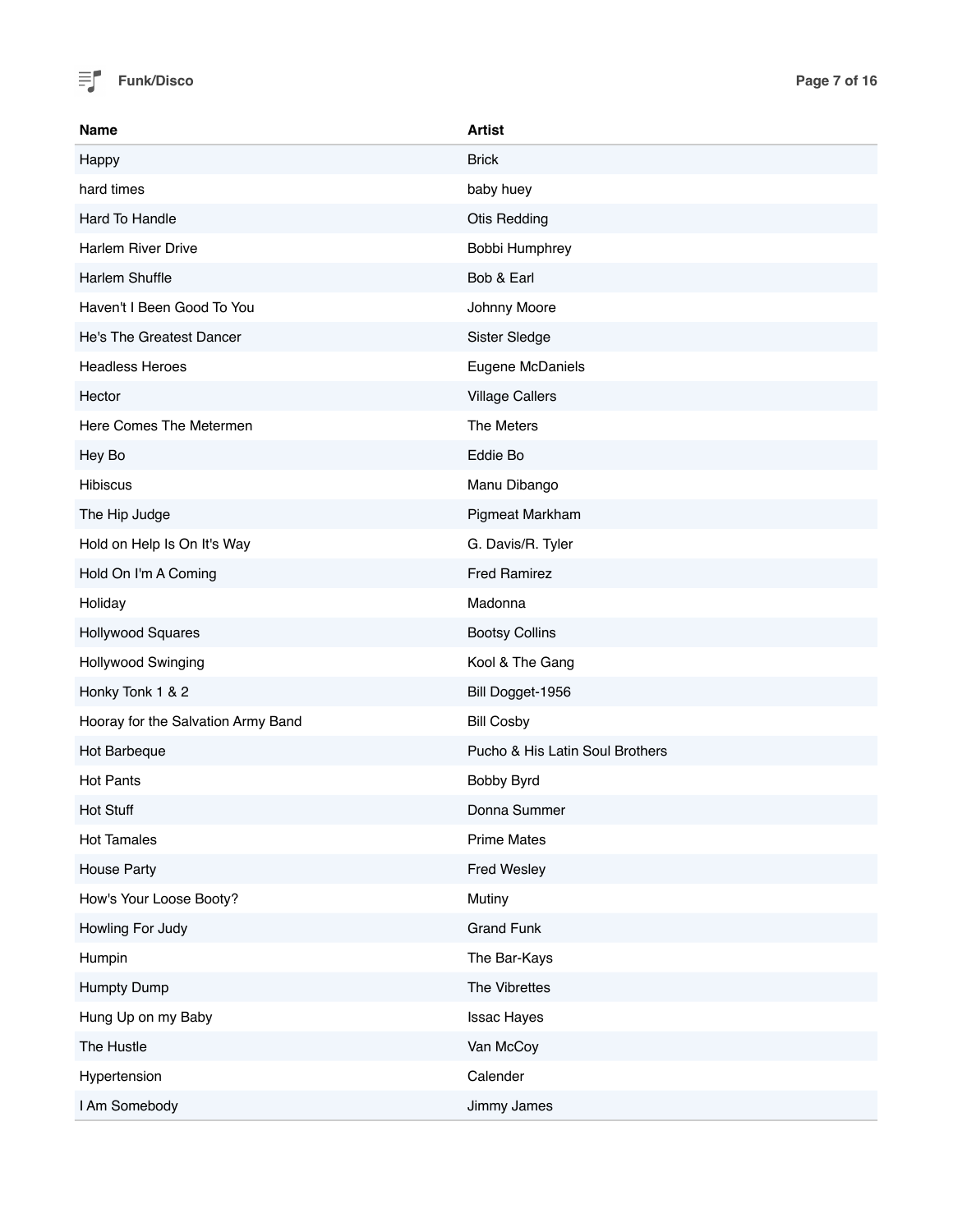

| Name                                                      | Artist                                |
|-----------------------------------------------------------|---------------------------------------|
| I Believe In Miracles                                     | The Jackson Sisters                   |
| I Call My Baby Pussycat                                   | Parliament                            |
| I Can't Stand Myself (When You Touch Me), Pt. 1           | James Brown                           |
| I Get Lifted                                              | George McCrae                         |
| I Got Ants In My Pants                                    | James Brown                           |
| I Got Ants In My Pants (And I Want To Dance)              | Brown, James                          |
| I Got The Feeling                                         | James Brown                           |
| (I got) So Much Trouble In My Mind                        | Sir Joe Quaterman & Free Soul         |
| I Hear Music In The Streets                               | <b>Unlimited Touch</b>                |
| I Know You                                                | <b>QUEST</b>                          |
| I Like My Beats Hard                                      | Kid Koala                             |
| I Love The Nightlife                                      | Alicia Bridges                        |
| I Made A Mistake Because It's Only You, Pts 1 & 2         | Marva Whitney                         |
| I May Be Right, I May Be Wrong                            | Mill Street Depo                      |
| I Need It                                                 | Johnny "Guitar" Watson                |
| I Wanna Do Something Freaky To You                        | Leon Haywood                          |
| I Wanna Do Something Freaky With You                      | Leon Haywood                          |
| I Wanna Know If It's Good To You                          | Funkadelic                            |
| I Want Your Love                                          | Chic                                  |
| I Wish                                                    | Stevie Wonder                         |
| I Wouldnt Change A Thing                                  | Coke Escovedo                         |
| I'm Chief Kamanawanalea (We're The Royal Macadamia        | The Turtles                           |
| I'm Every Woman                                           | Chaka Khan                            |
| I'm Gonna Love You Just A Litt                            | <b>Barry White</b>                    |
| (I'm in) The Prime Time Of Love                           | <b>Business Before Pleasure</b>       |
| If It's Good to You (It's Good for You)                   | Eddie Bo                              |
| If There's A Hell Below, We're All Going To Go (Takes 1 & | <b>Curtis Mayfield</b>                |
| In the Bottle                                             | <b>Brother to Brother</b>             |
| Inner City Blues                                          | Reuben Wilson                         |
| Inner City Blues (Make Me Wanna Holler)                   | Marvin Gaye                           |
| Inside My Love                                            | Minnie Riperton                       |
| Inside Out                                                | American Gypsy                        |
| Is It Funky Enough?                                       | Communicators & Black Experience Band |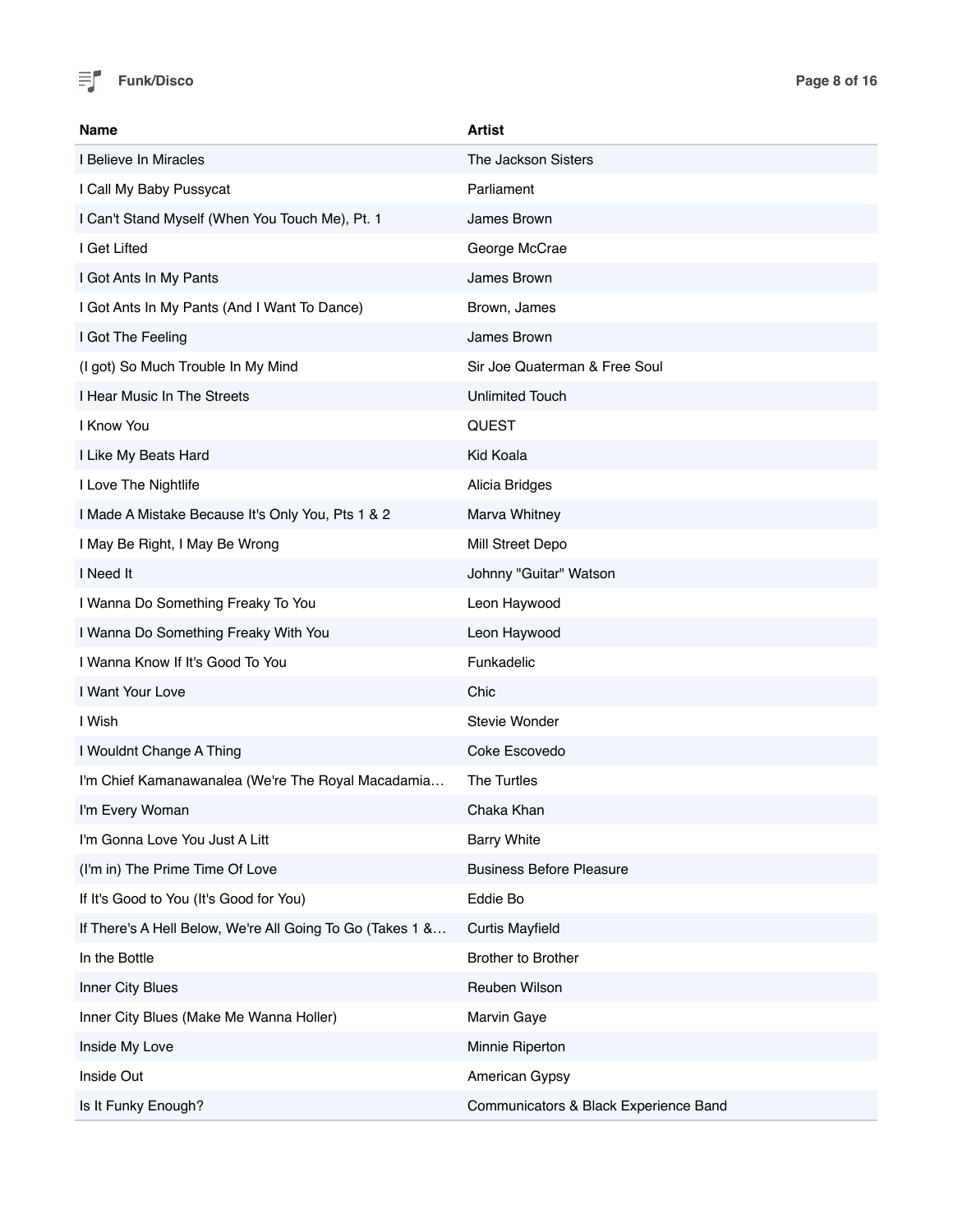

| <b>Name</b>                    | <b>Artist</b>                        |
|--------------------------------|--------------------------------------|
| It's A Man's Man's Man's World | James Brown                          |
| It's A New Day                 | <b>Skull Snaps</b>                   |
| It's Great To Be Here          | Jackson 5                            |
| It's Love                      | <b>Blue Feather</b>                  |
| It's Your Thing                | Lou Donaldson                        |
| Itch And Scratch (Part 1)      | <b>Rufus Thomas</b>                  |
| Jam Jam Jam                    | People's Choice                      |
| Jazz Carnival                  | Azymuth                              |
| Joy                            | <b>Issac Hayes</b>                   |
| Joy & Pain                     | Maze                                 |
| Juicy                          | Willie Bobo                          |
| Jungle Boogie                  | Kool & The Gang                      |
| Jungle Boogie                  | Kool & The Gang                      |
| Keep It Comin' Love            | KC & The Sunshine Band               |
| Keep On Truckin                | <b>Eddie Kendricks</b>               |
| Kiburi                         | Incredible Bongo Band                |
| Knock On Wood                  | Eddie Floyd                          |
| Kool Is Back                   | Funk Inc.                            |
| Kung Fu                        | <b>Curtis Mayfield</b>               |
| L.O.V.E. U                     | <b>Brass Construction</b>            |
| <b>Ladies Night</b>            | Kool and The Gang                    |
| Last Bongo in Belgium          | Incredible Bongo Band                |
| Last Dance                     | Donna Summer                         |
| <b>Last Night</b>              | The Mar-Keys                         |
| Last Night Changed It All      | <b>Esther Williams</b>               |
| Le Freak                       | Chic                                 |
| Let A Woman Be A Woman         | Dyke And The Blazers                 |
| Let Me Ring Your Bell Again    | Frederick Knight                     |
| Let me Take You In My Arms     | The Detroit Emeralds                 |
| Let The Music Play             | Shannon                              |
| Let There Be Drums             | Incredible Bongo Band                |
| Let's Call It A Day            | <b>Bernice Watkins</b>               |
| Let's Clean Up The Ghetto      | Philadelphia International-All Stufs |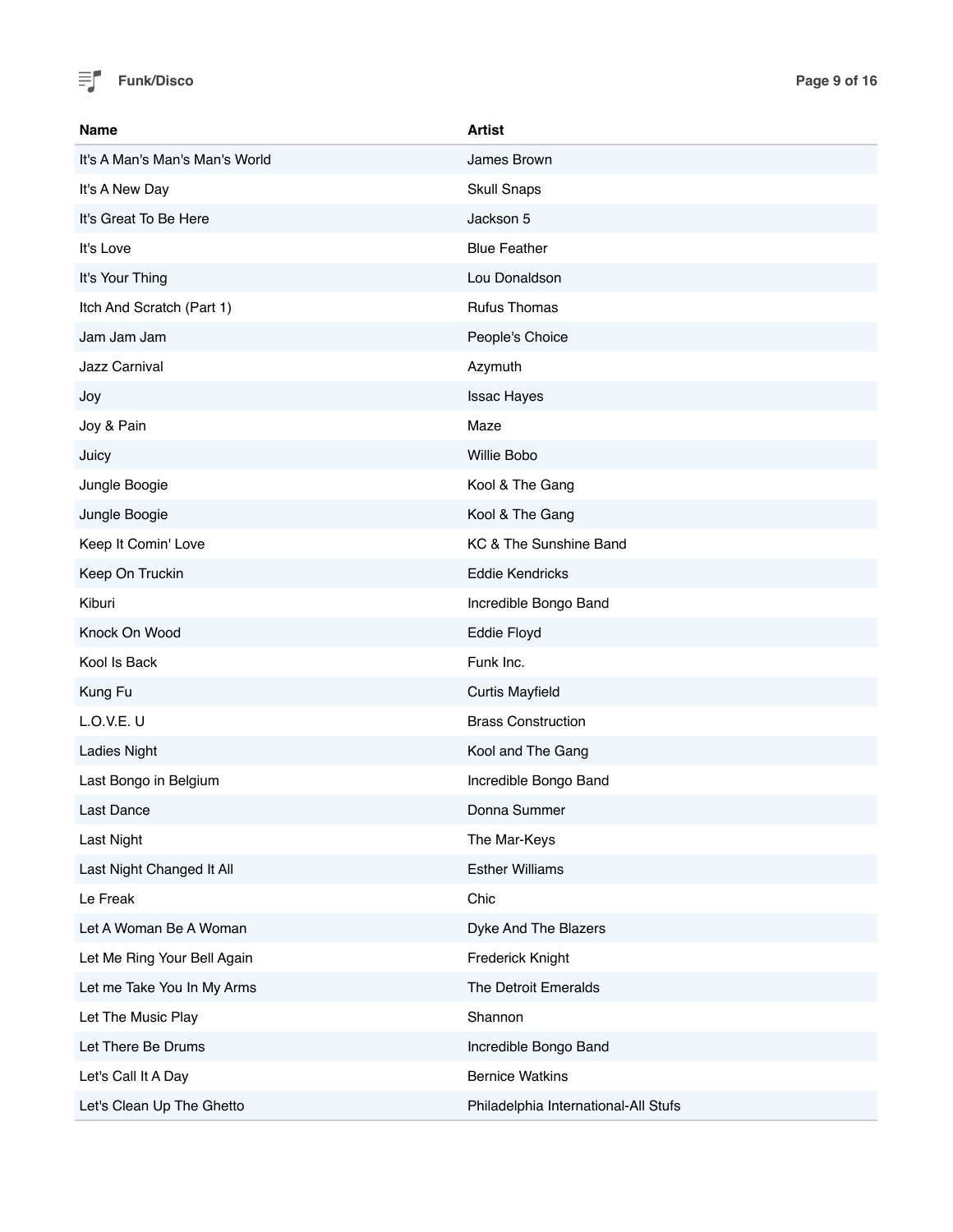

| <b>Name</b>                      | <b>Artist</b>                    |
|----------------------------------|----------------------------------|
| Life & Death (single edit)       | Chairmen of the Board            |
| Light my Fire                    | <b>Shirley Bassey</b>            |
| Little Old Money Maker           | The Meters                       |
| livin' it up [by BLACKPOWER]     | Mandrill                         |
| Loose Booty                      | Gentlemen and Their Ladies       |
| The Lords Of Percussion          | The Kung Fu                      |
| Los Conquistadores Chocolates    | Johnny Hammond                   |
| Love Break                       | Salsoul                          |
| Love Don't Come Easy             | New Jersey Connection            |
| Love Hangover                    | Dianna Ross                      |
| Love Is You                      | Sampled Carol Williams           |
| Love Sensation                   | Salsoul Orchestra                |
| Love Thang                       | <b>First Choice</b>              |
| Love The Life You Live           | <b>Black Heat</b>                |
| Love Train                       | O'Jays                           |
| Love Your Life                   | Average White Band               |
| Love'll Get You High             | Jo Mama                          |
| Lovely Lady                      | Vernon Burch                     |
| <b>MacArthur Park</b>            | Donna Summer                     |
| Machine Gun                      | Commodores                       |
| Mag-Poo                          | Maceo Parker & All The Kings Men |
| Maggot Brain                     | Funkadelic                       |
| Make It Funky (Part 1)           | James Brown                      |
| Mama Said We Cant Get Married    | Warren Lee                       |
| Mama Told Me Not To Come         | Three Dog Night                  |
| Mango Meat                       | Madrill                          |
| Mardi Gras                       | <b>Bob James</b>                 |
| Mardi Gras Mambo                 | The Meters                       |
| The Marvelettes - Here I Am Baby | Mojo Club                        |
| Marvin Gaye - T Plays It Cool    | Fila Brazillia                   |
| The Masquerade Is Over           | David Porter                     |
| A Master Plan                    | Norman Connors                   |
| The Matrix                       | Dizzy Gillespie                  |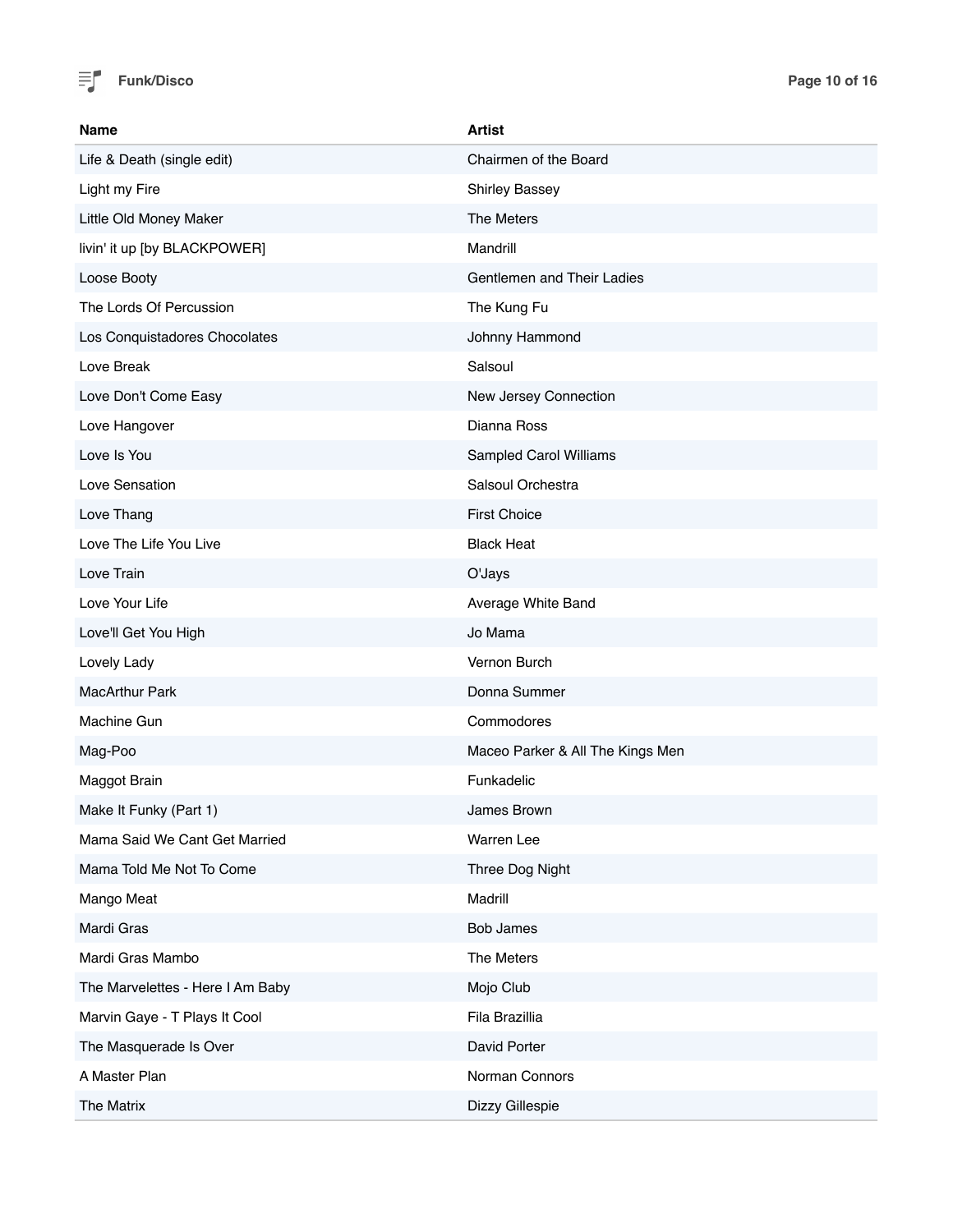

| <b>Name</b>                     | <b>Artist</b>                 |
|---------------------------------|-------------------------------|
| Memory Band                     | <b>Rotary Connection</b>      |
| Memphis Underground             | Funk Inc.                     |
| The Message                     | Cymande                       |
| Gossip                          | The Meters                    |
| The Mexican                     | <b>Babe Ruth</b>              |
| <b>Mind Power</b>               | James Brown                   |
| Misdemeanor                     | <b>Foster Sylvers</b>         |
| <b>Mister Magic</b>             | Grover Washington Jr.         |
| Moody (Spaced Out)              | <b>ESG</b>                    |
| Moon Walk                       | Pee Wee Ellis                 |
| More, More, More                | Andrea True Connection        |
| <b>MORNING AFTER</b>            | MAR-KEYS                      |
| Mother Misery's Favourite Child | Freda Payne                   |
| Mothership Connection           | Parliament                    |
| Move Me No Mountain             | Love Unlimited                |
| Move Your Boogie Body           | Bar-Kays                      |
| Moving In The Right Direction   | FM Inc                        |
| Mr Big Stuff                    | Elder Jimmy Hicks             |
| Mr Boogaloo Pt. 2 (The Groove)  | Groove And The Gang           |
| Mt. Airy Groove                 | Pieces Of A Dream             |
| Music In The Message            | Kool & The Gang               |
| Mystic Voyage                   | Roy Ayers Ubiquity            |
| Nice N' Nasty                   | Salsoul Orchestra             |
| nigerian afro beat              | fela kuti                     |
| Nija Walk                       | Fatback Band                  |
| The Nite-Liters - Pee-Foul      | The Nite-Liters               |
| No Woman, No Cry                | <b>Charlie Hunter Quartet</b> |
| Nocturne                        |                               |
| Nothing Is The Same             | <b>Grand Funk</b>             |
| Nuff Boogie                     | The Moments                   |
| Off The Wall                    | Michael Jackson               |
| Only You                        | <b>Teddy Pendergrass</b>      |
| Our Roots Began In Africa       | <b>Pharoah Sanders</b>        |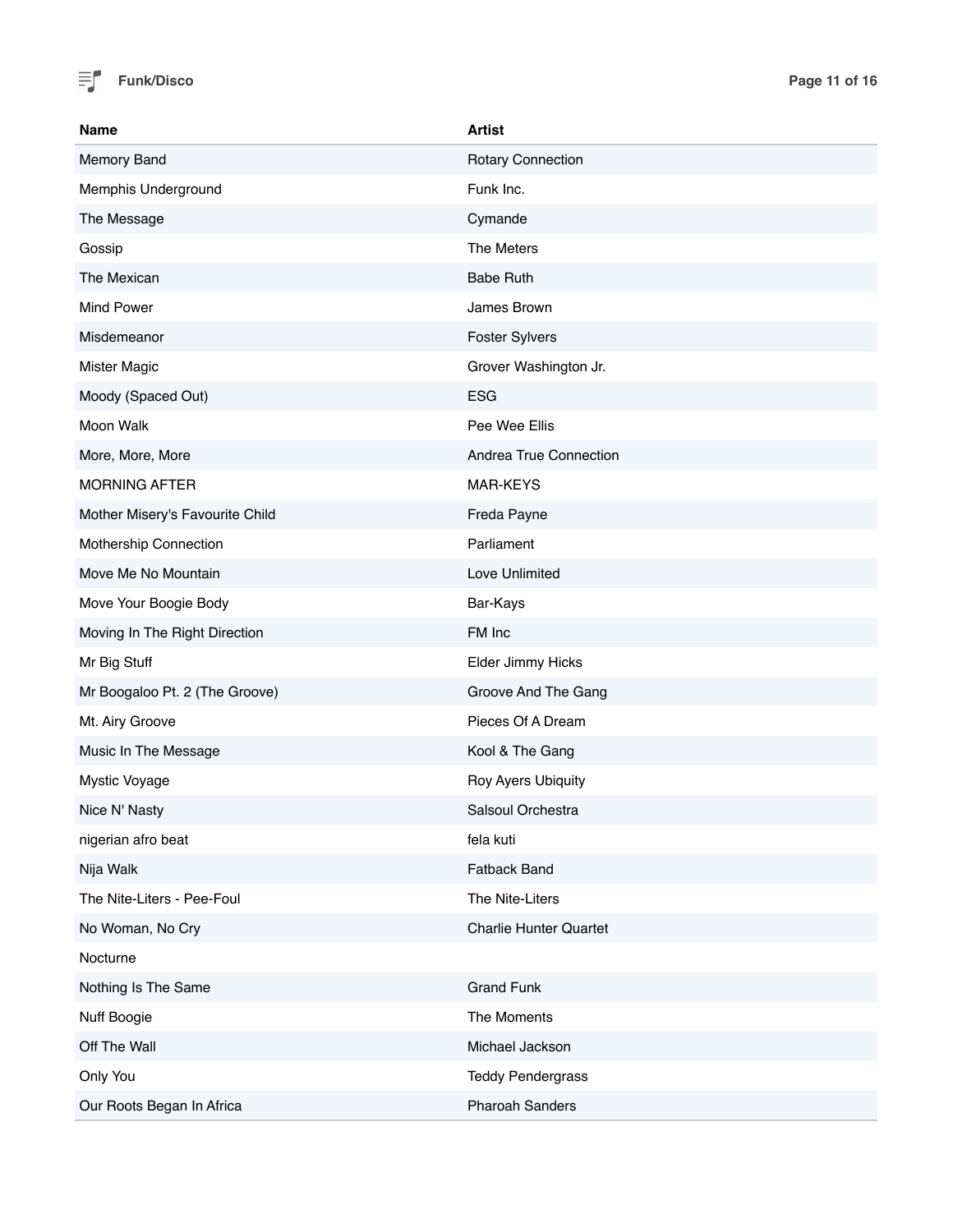

| <b>Name</b>                                  | <b>Artist</b>                        |
|----------------------------------------------|--------------------------------------|
| Papa Was Too                                 | Joe Tex                              |
| Papa's Got A Brand New Bag, Pts. 1, 2 & 3    | James Brown                          |
| 2 Far                                        | The Paris Ford Project               |
| The Payback                                  | James Brown                          |
| Play That Funky Music (White Boy)            | <b>Wild Cherry</b>                   |
| Positive Thing                               | Mandrill                             |
| Praise The Lord                              | MARY LOU WIL                         |
| Prière au soleil                             | Marcel Louis Joseph                  |
| <b>Private Party</b>                         | <b>Unlimited Touch</b>               |
| Psychedelic Shack                            | Temptations                          |
| Pumpin' It Up                                | P-Funk All Stars                     |
| Pungee                                       | The Meters                           |
| Rapture                                      | <b>Blondie</b>                       |
| Raunchy '73                                  | Incredible Bongo Band                |
| Reach Out                                    | Average White Band                   |
| Ready or Not                                 | The Delfonics                        |
| A real mother for ya                         | Johnny Guitar Watson                 |
| A Real Mother for You                        | Johnny "Guitar" Watson               |
| Red Clay (original)                          | <b>Freddie Hubbard</b>               |
| Ride On The Vide (Make It Funky)             | Leight Russel                        |
| Right On Brother (Part 1)                    | The Southshore Commission            |
| <b>Right Place Wrong Time</b>                | Ray J                                |
| Right Place, Wrong Time                      | Dr. John                             |
| Ring My Bell                                 | Anita Ward                           |
| Rock Creek Park                              | The Blackbyrds                       |
| Rock Me Again & Again & Again                | Lyn Collins (aka The Femal Preacher) |
| <b>Rock Steady</b>                           | Aretha Franklin                      |
| <b>Rock Steady</b>                           | Julius Brockington                   |
| Rock Your Body Vs. Rappers Delight (Mash-Up) | Justin Timberlake Vs. Sugarhill Gang |
| The Rub                                      | Gwen & George McCrae                 |
| The Rubber Band                              | Eddie Bo                             |
| <b>Running Away</b>                          | Roy Ayers                            |
| Running Away (live)                          | <b>Roy Ayers</b>                     |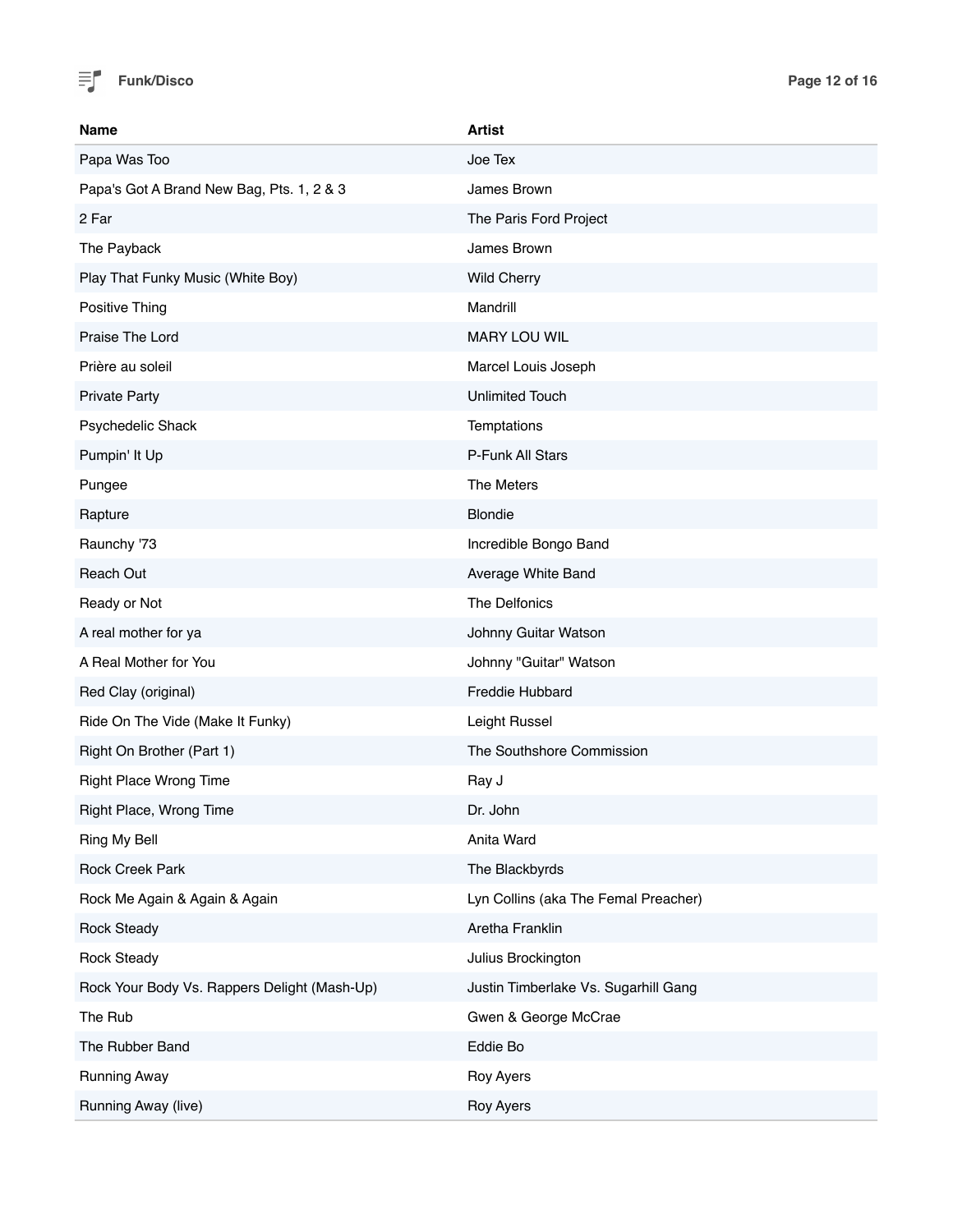

| <b>Name</b>                    | <b>Artist</b>                               |
|--------------------------------|---------------------------------------------|
| S.W.A.T.                       | <b>Rhythm Heritage</b>                      |
| Sad Song                       | Unforgettables                              |
| San Francisco Lights           | <b>Bobby Humphrey</b>                       |
| Saturday Night Fever           | <b>Bee Gees</b>                             |
| <b>Save Their Souls</b>        | Hamilton Bohannon                           |
| Say You Will                   | Eddie Henderson                             |
| Seed Of Love                   | Little Boy Blues                            |
| Sensitize                      | Roy Ayers                                   |
| September                      | Earth, Wind & Fire                          |
| Sexual Healing                 | Marvin Gaye                                 |
| Shabach (instrumental reprise) | Walt Whitman & the Soul Children of Chicago |
| Shack Up                       | Banbarra                                    |
| Shaft In Africa                | Johnny Pate                                 |
| Shake Your Body                | Jacksons                                    |
| Shake Your Booty               | KC & The Sunshine Band                      |
| Shaker Song                    | Spyro Gyra                                  |
| Shoot Your Shot                | Jr Walker & The All Stars                   |
| Show It                        | <b>Betty Harris</b>                         |
| shuggie's shuffle              | al kooper & shuggie otis                    |
| Sing A Simple Song             | The Meters                                  |
| Sing A Simple Song             | Sly And The Family Stone                    |
| Sing Sing                      | Gaz                                         |
| Sing, Sing, Sing               | Incredible Bongo Band                       |
| Sissy Walk                     | Eddie Bo                                    |
| Slide                          | Slave                                       |
| Somebody In The World For You  | The Mighty Hannibal                         |
| Something To Remember You By   | <b>Byrd Pressley</b>                        |
| Son of Shaft                   | The Bar Kays                                |
| Soul Bossa Nova                | Quincy Jones                                |
| Soul Finger                    | The Bar-Kays                                |
| Soul Machine                   | The Meters                                  |
| Soul Pusher                    | Joe Chopper                                 |
| Space Funk                     | Dexter Manzel                               |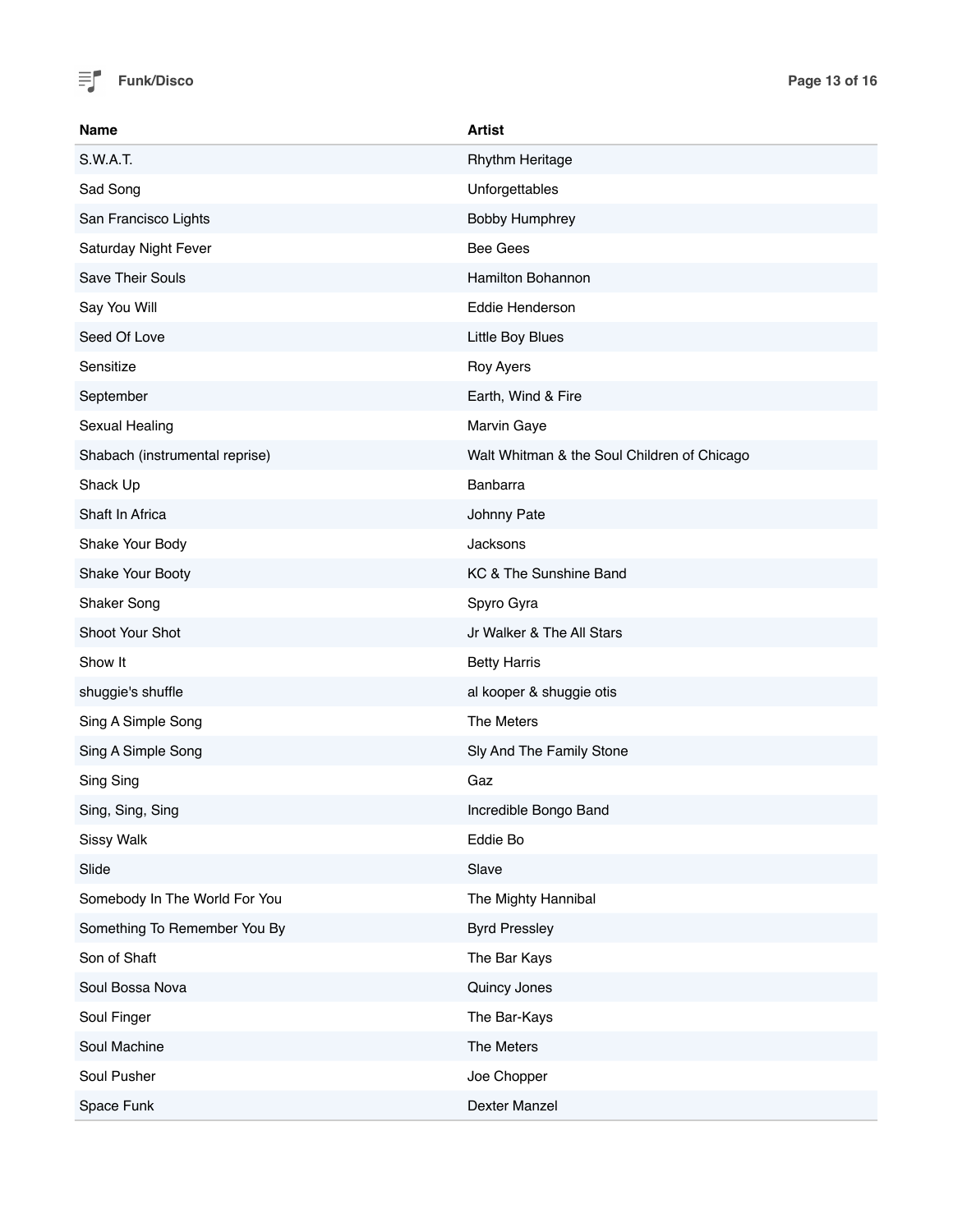

| Name                                            | <b>Artist</b>                          |
|-------------------------------------------------|----------------------------------------|
| Spinning Wheel                                  | Blood, Sweat & Tears                   |
| St. Louis Breakdown                             | <b>Oliver Sain</b>                     |
| Stand!                                          | Sly & The Family Stone                 |
| standing on the verge of getting it on          | funkadelic                             |
| Stanga                                          | <b>Little Sister</b>                   |
| Stay Loose                                      | Jimmy Smith                            |
| Stayin' Alive                                   | <b>Bee Gees</b>                        |
| <b>Street Dance</b>                             | Fatback Band                           |
| <b>Street Parade</b>                            | Earl King                              |
| <b>Streetlife</b>                               | Randy Crawford & Crusaders             |
| <b>Stretch</b>                                  | Why Did You Do It                      |
| Struttin'                                       | The Meters                             |
| Stuffs and Things                               | <b>Tina Turner</b>                     |
| Summer Breeze                                   | Main Ingredient                        |
| <b>Sunday Morning People</b>                    | Honey Cone                             |
| Sunshine Day                                    | Osibisa                                |
| Sunshine Of Your Love                           | Ella Fitzgerald                        |
| Sunshower                                       | Dr. Buzzard                            |
| <b>Super Freak</b>                              | <b>Rick James</b>                      |
| Supergroovalisticprosifunkstication             | George Clinton & Parliament Funkadelic |
| Superpeople                                     | The Notations-                         |
| Surrender                                       | <b>Black Ivory</b>                     |
| Talkin' Loud & Sayin' Nothing                   | James Brown                            |
| Taxman                                          | Junior Parker                          |
| Tear The Roof Off The Sucker (Give Up The Funk) | Parliament                             |
| Tear The Roof Off The Sucker (Give Up The Funk) | Parliament                             |
| Tequila                                         | Allen Toussaint                        |
| That Ain't Too Coll                             | Johnny Pate                            |
| That's The Way I Like It                        | K.C. and The Sunshine Band             |
| There But for the Grace of God Go I             | Machine                                |
| There Was A Time                                | James Brown                            |
| Theres Gonna Be A Showdown                      | Archie Bell & The Drells               |
| Think (About It)                                | Lyn Colins                             |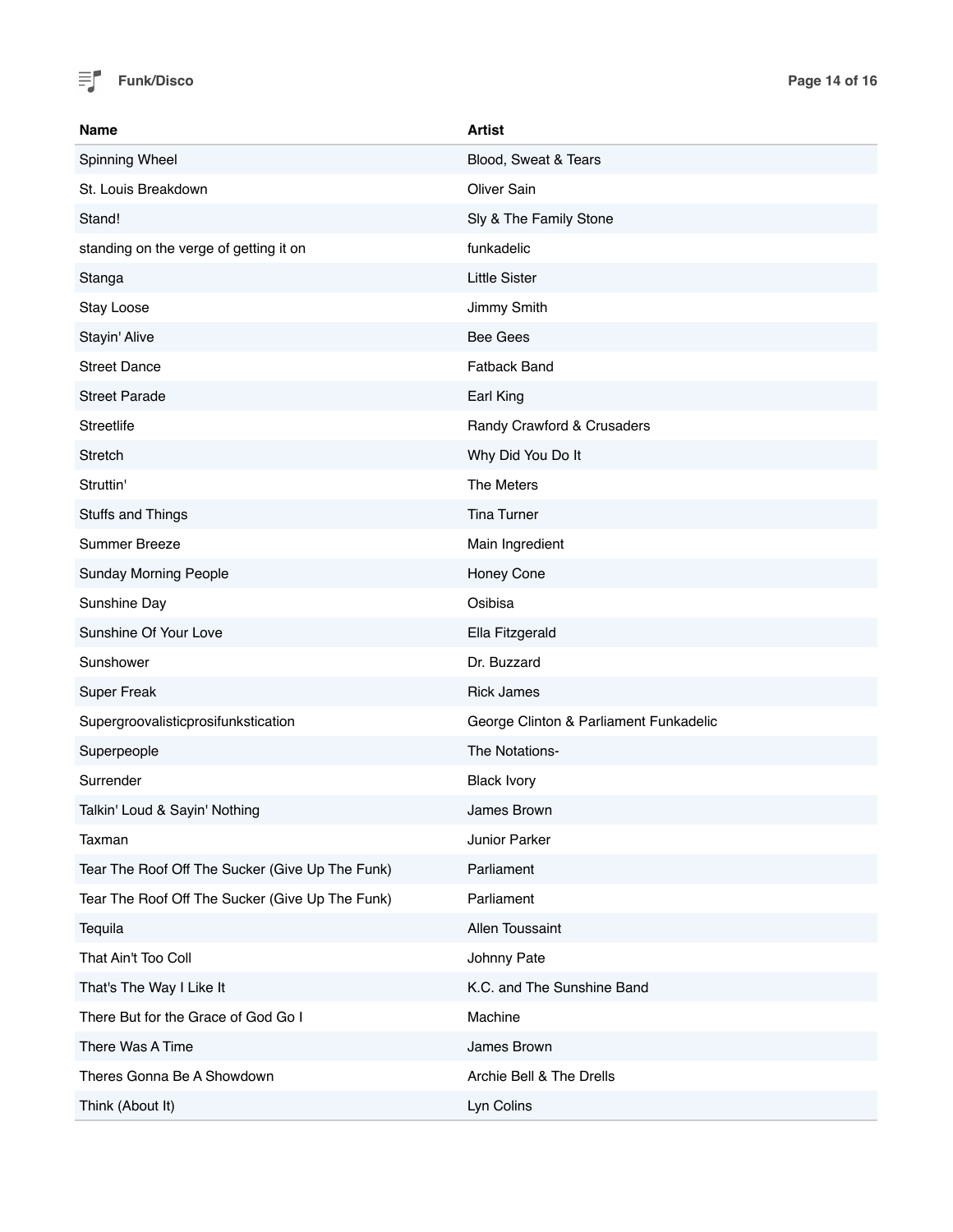

| <b>Name</b>                    | <b>Artist</b>            |
|--------------------------------|--------------------------|
| Thinking                       | Meters                   |
| This House Is Smokin'          | <b>B.T. Express</b>      |
| Thump And Bump                 | <b>Eddie Fisher</b>      |
| Till You Take My Love          | Harvey Mason             |
| <b>Tiny Sticks</b>             | <b>ESG</b>               |
| <b>Tippi Toes</b>              | The Meters               |
| Tomcat- Muddy Waters           | <b>Tommy Guerrero</b>    |
| Tosca                          | <b>Chocolate Elvis</b>   |
| Try It Again                   | Bobby Byrd               |
| Tuane                          | Hammer                   |
| Turn Me Loose (5.44mins)       | Roy Ayers                |
| Turn The Beat Around           | Vickie Sue Robinson      |
| <b>Twelve Red Roses</b>        | <b>Betty Harris</b>      |
| <b>Twine Time</b>              | Crawlers/Alvin Cash      |
| The Twitch                     | Danny White & Linda Nail |
| Two                            | Madhouse                 |
| <b>Unhooked Generation</b>     | Freda Payne              |
| Unicorn                        | Dizzy Gillespie          |
| <b>Unwind Yourself</b>         | Marva Whitney            |
| Valdez In The Country          | Cold Blood               |
| Vehicle                        | The Ides Of March        |
| Viva De Funk                   | The Crusaders            |
| Walk On By                     | <b>Isaac Hayes</b>       |
| Wallering                      | Looking Ahead            |
| We Are Family                  | Sister Sledge            |
| We Got the Funk                | Positive Force           |
| We Trying To Stay Alive        | Wyclef Jean              |
| Westbound #9                   | The Flaming Ember        |
| What Do You See In Her         | Inell Young              |
| What Is Hip                    | Tower Of Power           |
| Who Says                       | Funkadelic               |
| Who's That lady                | <b>Isley Brothers</b>    |
| Who's the Man (With the Master | Kay Gees                 |